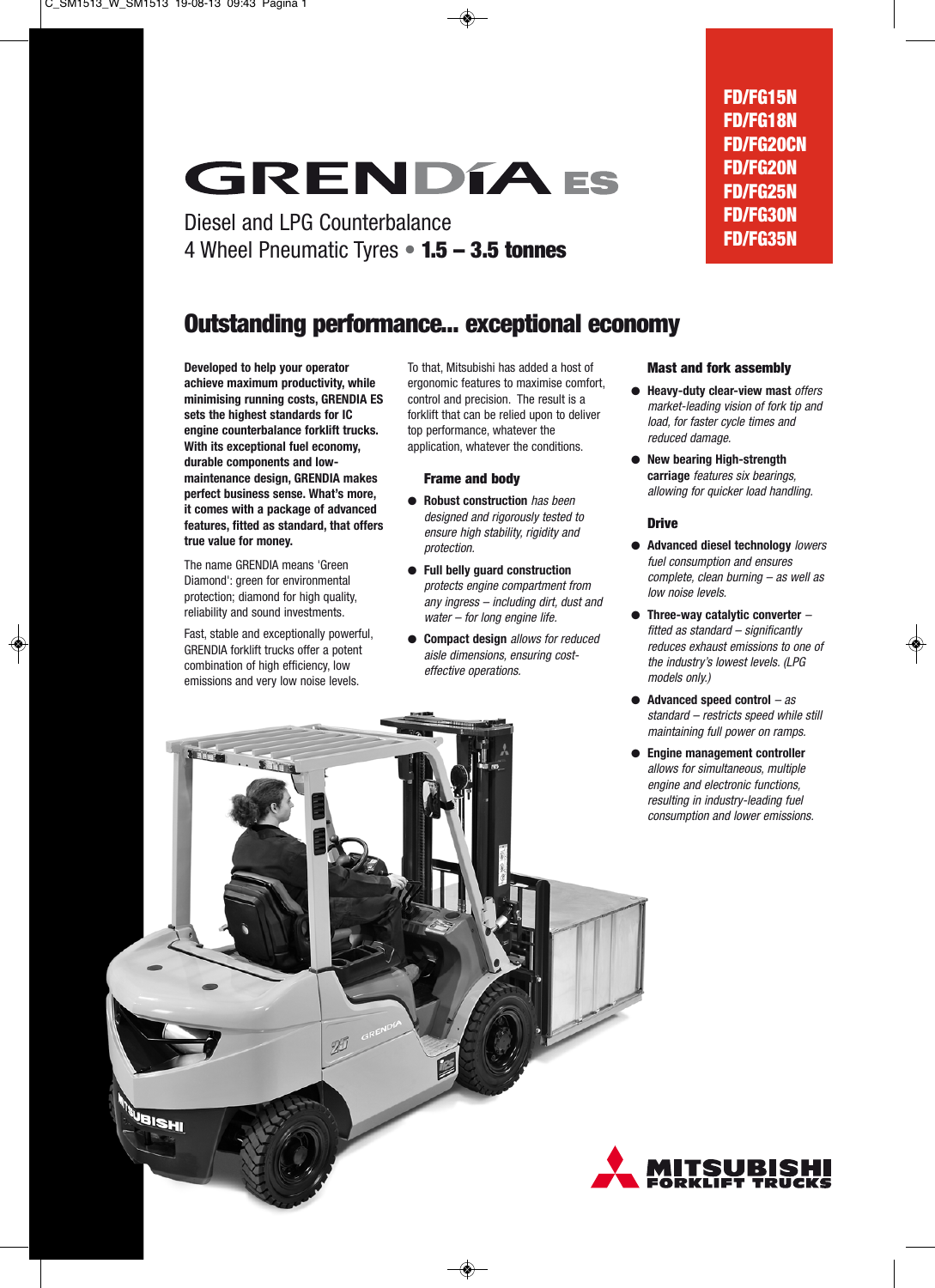## **GRENDIA** ES

## **FD15-35N Models**

## Diesel Counterbalance **•** 4 Wheel Pneumatic Tyres **•** 1.5 – 3.5 tonnes

|      | <b>Characteristics</b>                                                            |                |                  |                   |                  |                 |  |
|------|-----------------------------------------------------------------------------------|----------------|------------------|-------------------|------------------|-----------------|--|
| 1.01 | Manufacturer (abbreviation)                                                       |                |                  | Mitsubishi        | Mitsubishi       | Mitsubishi      |  |
| 1.02 | Manufacturer's model designation                                                  |                |                  | <b>FD15N</b>      | <b>FD18N</b>     | FD20CN          |  |
| 1.03 | Power source: (battery, diesel, LP gas, petrol)                                   |                |                  | <b>Diesel</b>     | <b>Diesel</b>    | <b>Diesel</b>   |  |
| 1.04 | Operator type: pedestrian, (operator)-standing, -seated                           |                |                  | <b>Seated</b>     | Seated           | Seated          |  |
| 1.05 | Load capacity                                                                     | Q              | kg               | 1500              | 1750             | 2000            |  |
| 1.06 | Load centre distance                                                              | $\mathbf c$    | (mm)             | 500               | 500              | 500             |  |
| 1.08 | Load distance, axle to fork face                                                  | X              | (mm)             | 400               | 400              | 415             |  |
| 1.09 | Wheelbase                                                                         | y              | (mm)             | 1400              | 1400             | 1400            |  |
|      | Weight                                                                            |                |                  |                   |                  |                 |  |
| 2.01 | Truck weight, without load / including battery (simplex mast, lowest lift height) |                | kg               | 2530              | 2720             | 3030            |  |
| 2.02 | Axle loading with maximum load, front / rear (simplex mast, lowest lift height)   |                | kg               | 3520 / 510        | 3880 / 590       | 4330 / 700      |  |
| 2.03 | Axle loading without load, front / rear (simplex mast, lowest lift height)        |                | kg               | 1060 / 1470       | 1000 / 1720      | 1020 / 2010     |  |
|      | <b>Wheels, Drive Train</b>                                                        |                |                  |                   |                  |                 |  |
| 3.01 | Tyres: V=solid, L=pneumatic, SE=solid pneumatic - front / rear                    |                |                  | SE / SE           | SE / SE          | SE / SE         |  |
| 3.02 | Tyre dimensions, front                                                            |                |                  | $6.50 - 10 - 10$  | $6.50 - 10 - 10$ | $6.50 - 10 - 5$ |  |
| 3.03 | Tyre dimensions, rear                                                             |                |                  | $5.00 - 8 - 8$    | $5.00 - 8 - 8$   | $5.00 - 8 - 3$  |  |
| 3.05 | Number of wheels, front / rear (x=driven)                                         |                |                  | 2x/2              | 2x/2             | 2x/2            |  |
| 3.06 | Track width (centre of tyres), front                                              | b10            | (mm)             | 890               | 890              | 890             |  |
| 3.07 | Track width (centre of tyres), rear                                               | b11            | (mm)             | 900               | 900              | 900             |  |
|      | <b>Dimensions</b>                                                                 |                |                  |                   |                  |                 |  |
| 4.01 | Mast tilt, forwards / backwards                                                   | $\alpha/\beta$ | $\circ$          | 6/10              | 6/10             | 6/10            |  |
| 4.02 | Height with mast lowered (see tables)                                             | h1             | (mm)             | 1990              | 1990             | 1990            |  |
| 4.03 | Free lift (see tables)                                                            | h2             | (mm)             | 80                | 80               | 80              |  |
| 4.04 | Lift height (see tables)                                                          | h3             | (mm)             | 3000              | 3000             | 3000            |  |
| 4.05 | Overall height with mast raised                                                   | h4             | (mm)             | 4055              | 4055             | 4055            |  |
| 4.07 | Height to top of overhead guard                                                   | h6             | (mm)             | 2140              | 2140             | 2140            |  |
| 4.08 | Seat height                                                                       | h7             | (mm)             | 930               | 930              | 930             |  |
| 4.12 | Tow coupling height                                                               | h10            | (mm)             | 290               | 290              | 290             |  |
| 4.19 | Overall length                                                                    | 1              | (mm)             | 3180              | 3220             | 3275            |  |
| 4.20 | Length to fork face (includes fork thickness)                                     | $ 2\rangle$    | (mm)             | 2260              | 2300             | 2355            |  |
| 4.21 | Overall width                                                                     | b1/b2          | (mm)             | $1065/ -$         | $1065/ -$        | $1065/ -$       |  |
| 4.22 | Fork dimensions (thickness, width, length)                                        | s/e/l          | (mm)             | 35x100x920        | 35x100x920       | 35x100x920      |  |
| 4.23 | Fork carriage to DIN 15 173 A / B / no                                            |                |                  | 2A                | 2A               | 2A              |  |
| 4.24 | Fork carriage width                                                               | b <sub>3</sub> | (mm)             | 920               | 920              | 920             |  |
| 4.31 | Ground clearance under mast, with load                                            | m1             | (mm)             | 110               | 110              | 110             |  |
| 4.32 | Ground clearance at centre of wheelbase, with load (forks lowered)                | m2             | (mm)             | 135               | 135              | 135             |  |
| 4.33 | Working aisle width with 1000 x1200 mm pallets, crosswise                         | Ast            | (mm)             | 3550              | 3580             | 3635            |  |
| 4.34 | Working aisle width with 800 x1200 mm pallets, crosswise                          | Ast            | (mm)             | 3350              | 3380             | 3435            |  |
| 4.35 | Turning circle radius                                                             | Wa             | (mm)             | 1950              | 1980             | 2020            |  |
| 4.36 | Minimum distance between centers of rotation                                      | b13            | (mm)             | 555               | 555              | 550             |  |
|      | <b>Performance</b>                                                                |                |                  |                   |                  |                 |  |
| 5.01 | Travel speed, with / without load                                                 |                | km/h             | 19 / 19.5         | 19/19.5          | 19 / 19.5       |  |
| 5.02 | Lifting speed, with / without load                                                |                | m/s              | 0.60 / 0.65       | 0.60 / 0.65      | 0.60 / 0.65     |  |
| 5.03 | Lowering speed, with / without load                                               |                | m/s              | 0.52 / 0.50       | 0.52 / 0.50      | 0.52 / 0.50     |  |
| 5.05 | Rated drawbar pull, with / without load                                           |                |                  | N   11900 / 11500 | 11700/11500      | 11400 / 11500   |  |
| 5.07 | Gradeability, with / without load                                                 |                | $\%$             | 31/52             | 27/47            | 24/41           |  |
| 5.10 | Service brakes (mechanical / hydraulic / electric / pneumatic                     |                |                  | hydraulic         | hydraulic        | hydraulic       |  |
|      | I.C. Engine                                                                       |                |                  |                   |                  |                 |  |
| 7.01 | Manufacturer / Type                                                               |                |                  | S402              | S402             | S402            |  |
| 7.02 | Rated output to ISO 1585                                                          | kW             |                  | 28                | 28               | 28              |  |
| 7.03 | Rated speed to DIN 70 020                                                         |                | rpm              | 2500              | 2500             | 2500            |  |
| 7.04 | Number of cylinders / cubic capacity                                              |                | /cm <sup>3</sup> | 4 / 2505          | 4/2505           | 4/2505          |  |
|      | <b>Miscellaneous</b>                                                              |                |                  |                   |                  |                 |  |
| 8.01 | Type of drive control                                                             |                |                  | Powershift / 1    | Powershift / 1   | Powershift / 1  |  |
| 8.02 | Operating pressure for attachments                                                |                | bar              | 180               | 180              | 180             |  |
| 8.03 | Oil flow for attachments                                                          |                | l/min            | 62                | 62               | 62              |  |
| 8.05 | Towing coupling design / DIN type, ref.                                           |                |                  | Pin               | Pin              | Pin             |  |

NOTE: the (lower) nett power specified on engine label according to EU regulations

 $S4S = 35.3$  kW nett power

S4Q2 = 28 kW nett power

#### **GRENDÍA THE GREEN DIAMOND**

The green colour of our trucks is a sign of our commitment to protecting the environment.

The diamond shapes in our logo are a reminder that – like a diamond – a Mitsubishi forklift truck guarantees quality, reliability and a sound investment.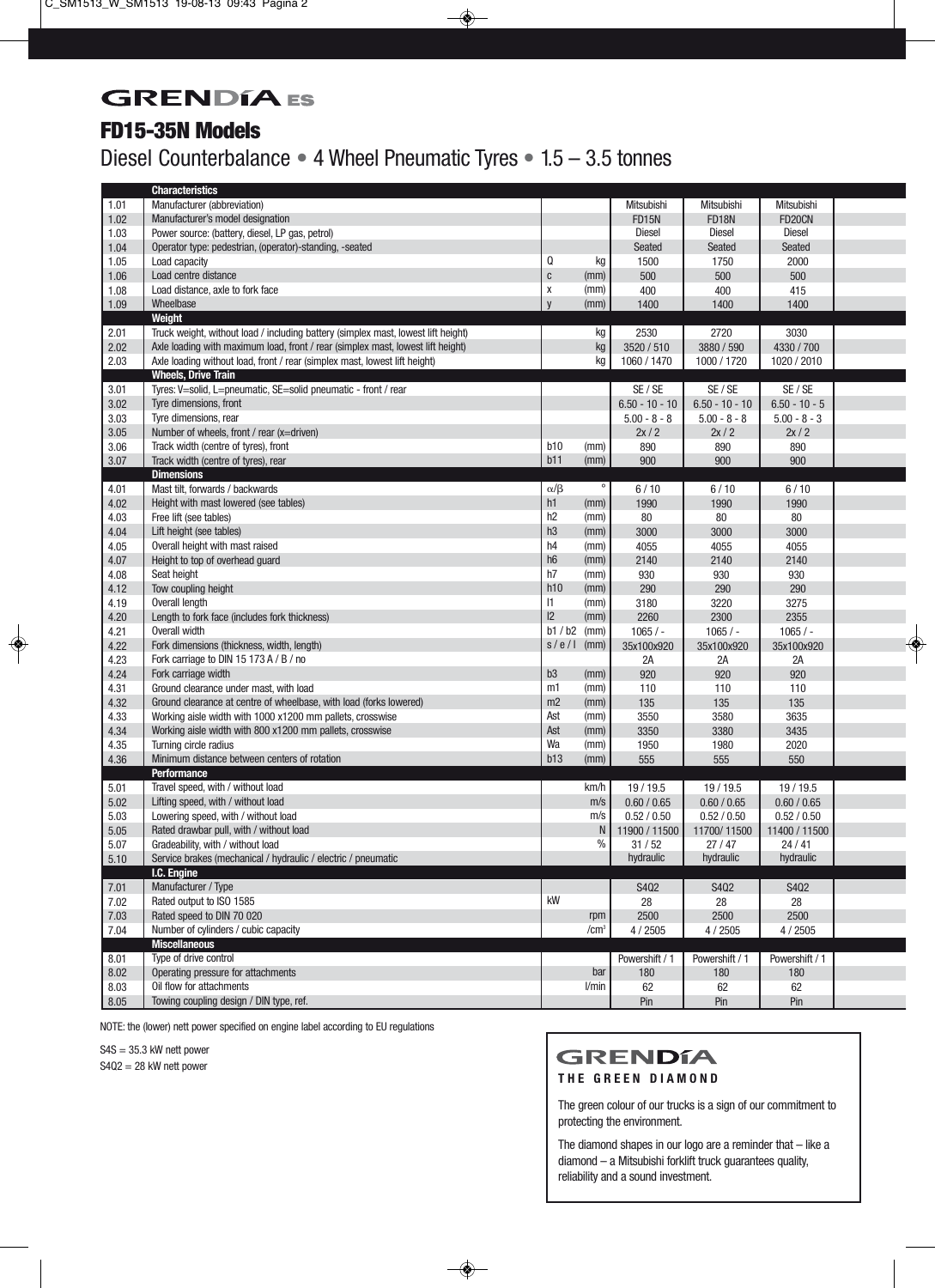| Mitsubishi       | Mitsubishi       | Mitsubishi       | Mitsubishi       |
|------------------|------------------|------------------|------------------|
| <b>FD20N</b>     | <b>FD25N</b>     | FD30N            | <b>FD35N</b>     |
| <b>Diesel</b>    | <b>Diesel</b>    | <b>Diesel</b>    | Diesel           |
| Seated           | <b>Seated</b>    | Seated           | Seated           |
| 2000             | 2500             | 3000             | 3500             |
| 500              | 500              | 500              | 500              |
| 455              | 460              | 495              | 495              |
| 1600             | 1600             | 1700             | 1700             |
|                  |                  |                  |                  |
| 3380             | 3680             | 4350             | 4740             |
| 4640 / 740       | 5430 / 750       | 6510 / 840       | 7220 / 1020      |
| 1450 / 1930      | 1430 / 2250      | 1750 / 2600      | 1670 / 3070      |
|                  |                  |                  |                  |
| SE / SE          | SE / SE          | SE / SE          | SE / SE          |
| $7.00 - 12 - 12$ | $7.00 - 12 - 12$ | 28x9 - 15 - 12   | $250 - 15 - 12$  |
| $6.00 - 9 - 8$   | $6.00 - 9 - 10$  | $6.50 - 10 - 10$ | $6.50 - 10 - 12$ |
| 2x/2             | 2x/2             | 2x/2             |                  |
| 960              | 960              | 1060             | 1060             |
| 980              | 980              | 980              | 980              |
| 6/10             | 6/10             | 6/10             | 6/10             |
| 1990             | 1990             | 2015             | 2130             |
| 100              | 100              | 95               | 95               |
| 3000             | 3000             | 3000             | 3000             |
| 4055             | 4055             | 4055             | 4055             |
| 2145             | 2145             | 2165             | 2175             |
| 940              | 940              | 990              | 990              |
| 310              | 310              | 330              | 340              |
| 3405             | 3480             | 3805             | 3865             |
| 2485             | 2560             | 2735             | 2795             |
| 1150 / 1640      | 1150 / 1640      | 1275/1690        | 1290/1690        |
| 45 x 100 x 920   | 45 x 100 x 920   | 45 x 122 x 1070  | 45 x 122 x 1070  |
| 2A               | 2A               | 3A               | 3A               |
| 1000             | 1000             | 1000             | 1000             |
| 115              | 115              | 135              | 150              |
| 135              | 135              | 165              | 170              |
| 3855             | 3885             | 4070             | 4130             |
| 3655             | 3685             | 3870             | 3930             |
| 2200             | 2230             | 2380             | 2440             |
| 715              | 715              | 780              | 780              |
|                  |                  |                  |                  |
| 19/19.5          | 19/19.5          | 19/19.5          | 19 / 19.5        |
| 0.64 / 0.67      | 0.64 / 0.67      | 0.51/0.54        | 0.43 / 0.46      |
| 0.50 / 0.50      | 0.50 / 0.50      | 0.53 / 0.50      | 0.42 / 0.40      |
| 17200 / 16700    | 17100 / 16600    | 17500 / 17300    | 15900 / 16000    |
| 34/58            | 29/52            | 24/42            | 20/36            |
| hydraulic        | hydraulic        | hydraulic        | hydraulic        |
| S <sub>4</sub> S | S <sub>4</sub> S | S <sub>4</sub> S | S <sub>4</sub> S |
| 35.3             | 35.3             | 35.3             | 35.3             |
| 2250             | 2250             | 2250             | 2250             |
| 4/3331           | 4/3331           | 4/3331           | 4/3331           |
|                  |                  |                  |                  |
| Powershift / 1   | Powershift / 1   | Powershift / 1   | Powershift / 1   |
| 180              | 180              | 180              | 180              |
| 75               | 75               | 73               | 73               |
| Pin              | Pin              | Pin              | Pin              |

i.

Continuing improvement may lead to changes in these specifications.





Auto-style controls Adjustable steering column





Cowl-mounted levers Stylish, robust construction



Fully floating powertrain



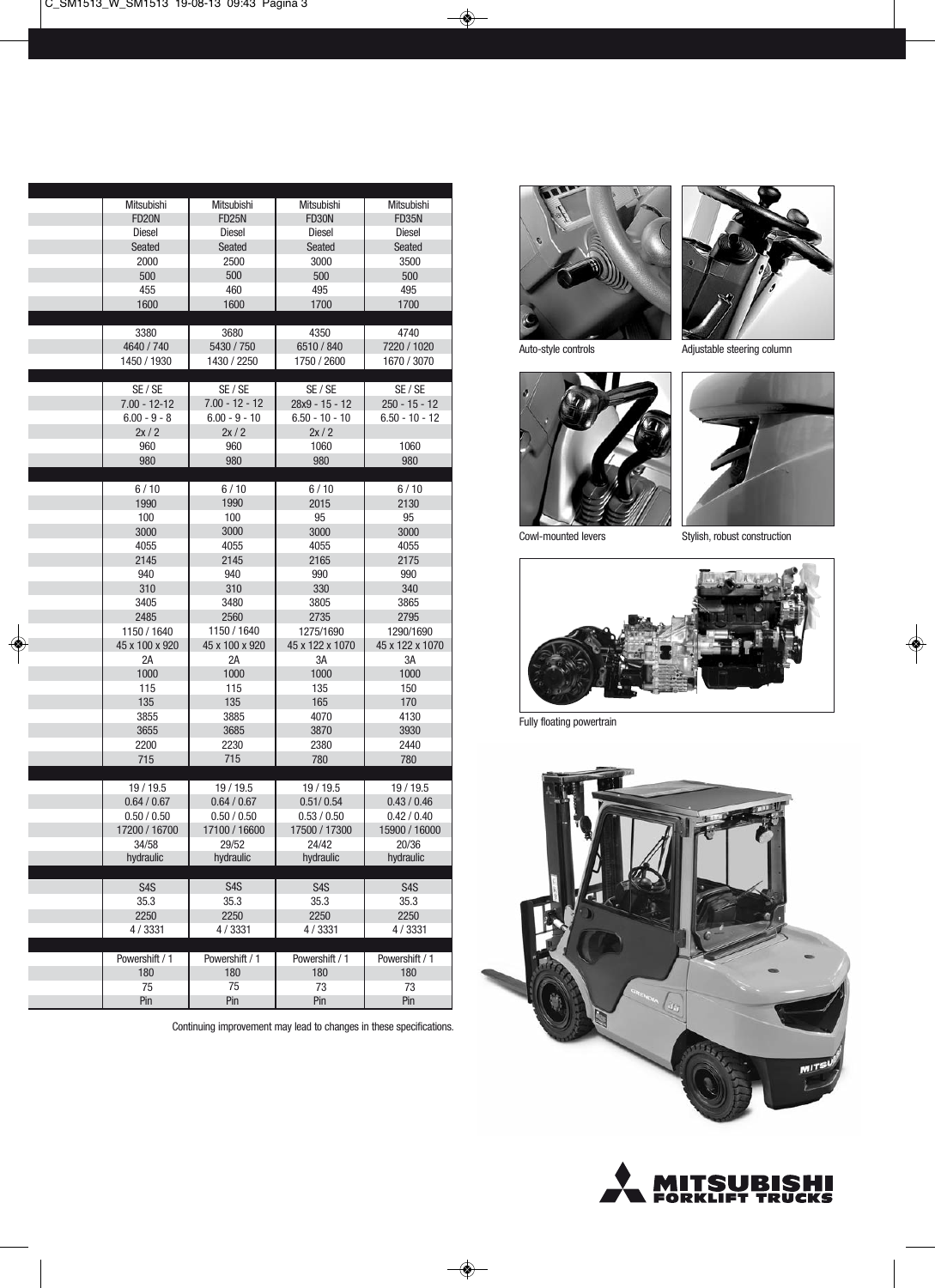## **GRENDÍA** ES

#### **FG15-35N Models**

## LPG Counterbalance **•** 4 Wheel Pneumatic Tyres **•** 1.5 – 3.5 tonnes

|        | <b>Characteristics</b>                                                            |                |                  |                   |                  |                 |  |
|--------|-----------------------------------------------------------------------------------|----------------|------------------|-------------------|------------------|-----------------|--|
| 1.01   | Manufacturer (abbreviation)                                                       |                |                  | Mitsubishi        | Mitsubishi       | Mitsubishi      |  |
| 1.02   | Manufacturer's model designation                                                  |                |                  | <b>FG15N</b>      | <b>FG18N</b>     | FG20CN          |  |
| 1.03   | Power source: (battery, diesel, LP gas, petrol)                                   |                |                  | LPG               | LPG              | LPG             |  |
| 1.04   | Operator type: pedestrian, (operator)-standing, -seated                           |                |                  | Seated            | Seated           | Seated          |  |
| 1.05   | Load capacity                                                                     | Q              | kg               | 1500              | 1750             | 2000            |  |
| 1.06   | Load centre distance                                                              | $\mathbf c$    | (mm)             | 500               | 500              | 500             |  |
| 1.08   | Load distance, axle to fork face                                                  | X              | (mm)             | 400               | 400              | 415             |  |
| 1.09   | Wheelbase                                                                         | $\mathsf{V}$   | (mm)             | 1400              | 1400             | 1400            |  |
|        | Weight                                                                            |                |                  |                   |                  |                 |  |
| 2.01   | Truck weight, without load / including battery (simplex mast, lowest lift height) |                | kg               | 2470              | 2660             | 2980            |  |
| 2.02   | Axle loading with maximum load, front / rear (simplex mast, lowest lift height)   |                | kg               | 3510 / 460        | 3870 / 540       | 4320 / 660      |  |
| 2.03   | Axle loading without load, front / rear (simplex mast, lowest lift height)        |                | kg               | 1040 / 1430       | 990 / 1670       | 1010 / 1970     |  |
|        | <b>Wheels, Drive Train</b>                                                        |                |                  |                   |                  |                 |  |
| 3.01   | Tyres: V=solid, L=pneumatic, SE=solid pneumatic - front / rear                    |                |                  | SE / SE           | SE / SE          | SE / SE         |  |
| 3.02   | Tyre dimensions, front                                                            |                |                  | $6.50 - 10 - 10$  | $6.50 - 10 - 10$ | $6.50 - 10 - 5$ |  |
| 3.03   | Tyre dimensions, rear                                                             |                |                  | $5.00 - 8 - 8$    | $5.00 - 8 - 8$   | $5.00 - 8 - 3$  |  |
| 3.05   | Number of wheels, front / rear (x=driven)                                         |                |                  | 2x/2              | 2x/2             | 2x/2            |  |
| 3.06   | Track width (centre of tyres), front                                              | b10            | (mm)             | 890               | 890              | 890             |  |
| 3.07   | Track width (centre of tyres), rear                                               | b11            | (mm)             | 900               | 900              | 900             |  |
|        | <b>Dimensions</b>                                                                 |                |                  |                   |                  |                 |  |
| 4.01   | Mast tilt, forwards / backwards                                                   | $\alpha/\beta$ | $\circ$          | 6/10              | 6/10             | 6/10            |  |
| 4.02   | Height with mast lowered (see tables)                                             | h1             | (mm)             | 1990              | 1990             | 1990            |  |
| 4.03   | Free lift (see tables)                                                            | h2             | (mm)             | 80                | 80               | 80              |  |
| 4.04   | Lift height (see tables)                                                          | h3             | (mm)             | 3000              | 3000             | 3000            |  |
| 4.05   | Overall height with mast raised                                                   | h4             | (mm)             | 4055              | 4055             | 4055            |  |
| 4.07   | Height to top of overhead guard                                                   | h6             | (mm)             | 2140              | 2140             | 2140            |  |
| 4.08   | Seat height                                                                       | h7             | (mm)             | 930               | 930              | 930             |  |
| 4.12   | Tow coupling height                                                               | h10            | (mm)             | 290               | 290              | 290             |  |
| 4.19   | Overall length                                                                    | $\mathsf{I}$   | (mm)             | 3180              | 3220             | 3275            |  |
| 4.20   | Length to fork face (includes fork thickness)                                     | 2              | (mm)             | 2260              | 2300             | 2355            |  |
| 4.21   | Overall width                                                                     | b1/b2          | (mm)             | $1065/ -$         | $1065/ -$        | $1065/ -$       |  |
| 4.22   | Fork dimensions (thickness, width, length)                                        | s/e/l          | (mm)             | 35x100x920        | 35x100x920       | 35x100x920      |  |
| 4.23   | Fork carriage to DIN 15 173 A / B / no                                            |                |                  | 2A                | 2A               | 2A              |  |
| 4.24   | Fork carriage width                                                               | b <sub>3</sub> | (mm)             | 920               | 920              | 920             |  |
| 4.31   | Ground clearance under mast, with load                                            | m1             | (mm)             | 110               | 110              | 110             |  |
| 4.32   | Ground clearance at centre of wheelbase, with load (forks lowered)                | m2             | (mm)             | 135               | 135              | 135             |  |
| 4.33   | Working aisle width with 1000 x1200 mm pallets, crosswise                         | Ast            | (mm)             | 3550              | 3580             | 3635            |  |
| 4.34   | Working aisle width with 800 x1200 mm pallets, crosswise                          | Ast            | (mm)             | 3350              | 3380             | 3435            |  |
| 4.35   | Turning circle radius                                                             | Wa             | (mm)             | 1950              | 1980             | 2020            |  |
| 4.36   | Minimum distance between centers of rotation                                      | b13            | (mm)             | 555               | 555              | 555             |  |
|        | <b>Performance</b>                                                                |                |                  |                   |                  |                 |  |
| 5.01   | Travel speed, with / without load                                                 |                | km/h             | 19 / 19.5         | 19 / 19.5        | 19 / 19.5       |  |
| 5.02   | Lifting speed, with / without load                                                |                | m/s              | 0.64 / 0.65       | 0.64 / 0.65      | 0.64 / 0.65     |  |
| 5.03   | Lowering speed, with / without load                                               |                | m/s              | 0.52 / 0.50       | 0.52 / 0.50      | 0.52 / 0.50     |  |
| 5.05   | Rated drawbar pull, with / without load                                           |                | N                | 16700 / 16300     | 16700 / 16200    | 916600 / 16400  |  |
| $5.07$ | Gradeability, with / without load                                                 |                | $\%$             | 26/42             | 23/39            | 23/39           |  |
| 5.10   | Service brakes (mechanical / hydraulic / electric / pneumatic                     |                |                  | hydraulic         | hydraulic        | hydraulic       |  |
|        | I.C. Engine                                                                       |                |                  |                   |                  |                 |  |
| 7.01   | Manufacturer / Type                                                               |                |                  | K <sub>21</sub> E | <b>K21E</b>      | <b>K21E</b>     |  |
| 7.02   | Rated output to ISO 1585                                                          | kW             |                  | 41                | 41               | 41              |  |
| $7.03$ | Rated speed to DIN 70 020                                                         |                | rpm              | 2700              | 2700             | 2700            |  |
| 7.04   | Number of cylinders / cubic capacity                                              |                | /cm <sup>3</sup> | 4/2065            | 4 / 2065         | 4 / 2065        |  |
|        | <b>Miscellaneous</b>                                                              |                |                  |                   |                  |                 |  |
| 8.01   | Type of drive control                                                             |                |                  | Powershift / 1    | Powershift / 1   | Powershift / 1  |  |
| 8.02   | Operating pressure for attachments                                                |                | bar              | 180               | 180              | 180             |  |
| 8.03   | Oil flow for attachments                                                          |                | l/min            | 60                | 60               | 60              |  |
| 8.05   | Towing coupling design / DIN type, ref.                                           |                |                  | PIN               | PIN              | PIN             |  |

NOTE: the (lower) nett power specified on engine label according to EU regulations

 $S4S = 35.3$  kW nett power

S4Q2 = 28 kW nett power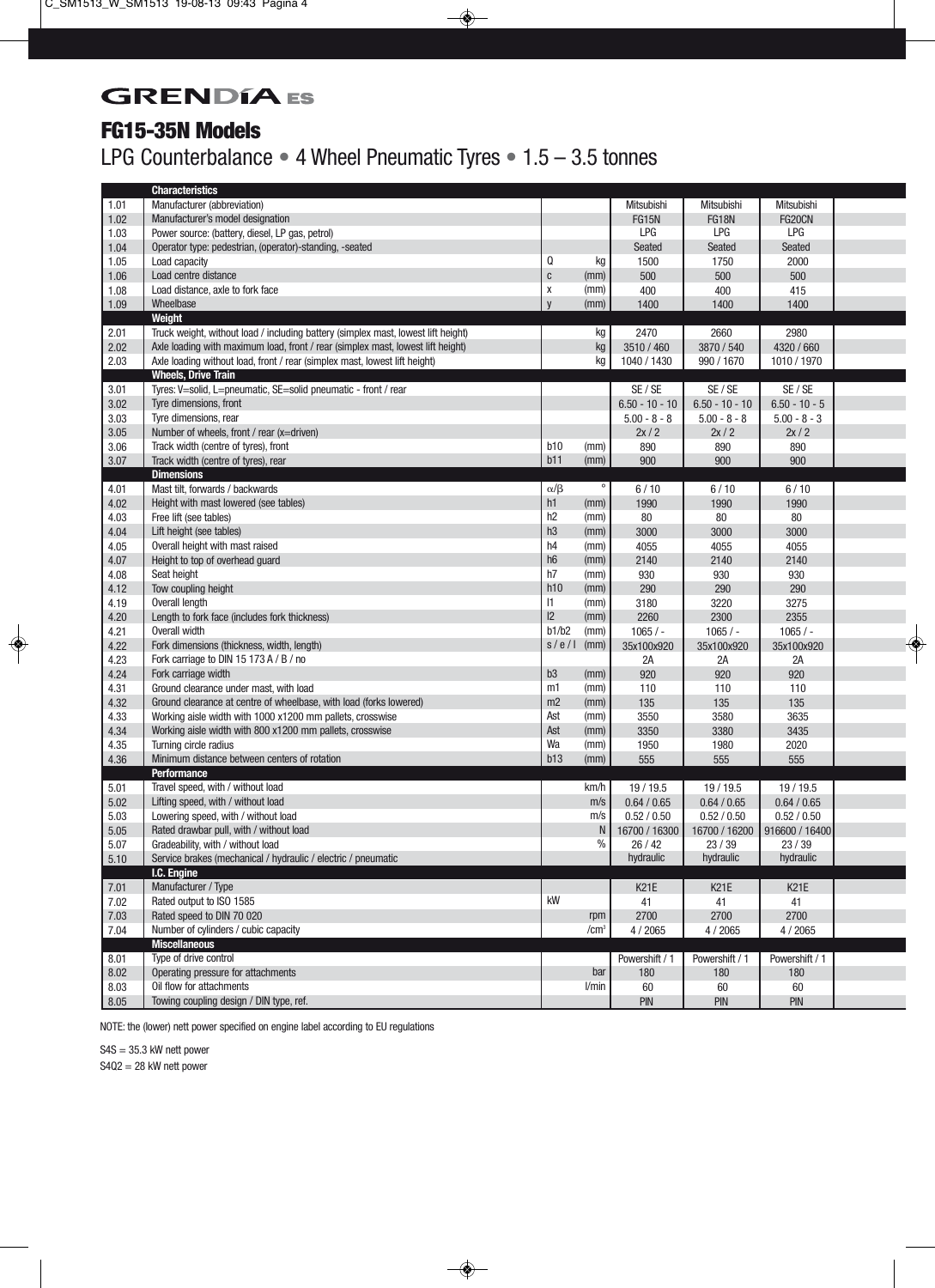| Mitsubishi       | Mitsubishi      | Mitsubishi        | Mitsubishi        |
|------------------|-----------------|-------------------|-------------------|
| <b>FG20N</b>     | <b>FG25N</b>    | <b>FG30N</b>      | <b>FG35N</b>      |
| LPG              | LPG             | <b>LPG</b>        | LPG               |
| Seated           | Seated          | Seated            | Seated            |
| 2000             | 2500            | 3000              | 3500              |
| 500              | 500             | 500               | 500               |
| 455              | 460             | 495               | 495               |
| 1600             | 1600            | 1700              | 1700              |
|                  |                 |                   |                   |
| 3270             | 3570            | 4240              | 4630              |
| 4600 / 670       | 5390 / 680      | 6470 / 770        | 7180 / 950        |
| 1410 / 1860      | 1390 / 2180     | 1710 / 2530       | 1630 / 3000       |
|                  |                 |                   |                   |
| SE / SE          | SE / SE         | SE / SE           | SE / SE           |
| $7.00 - 12 - 12$ | 7.00 - 12 - 12  | 28x9 - 15 - 12    | $250 - 15 - 12$   |
| $6.00 - 9 - 8$   | $6.00 - 9 - 10$ | $6.50 - 10 - 10$  | $6.50 - 10 - 12$  |
| 2x/2             | 2x/2            | 2x/2              | 2x/2              |
| 960              | 960             | 1060              | 1060              |
| 980              | 980             | 980               | 980               |
|                  |                 |                   |                   |
| 6/10             | 6/10            | 6/10              | 6/10              |
| 1990             | 1990            | 2015              | 2015              |
| 100              | 100             | 95                | 95                |
| 3000             | 3000            | 3000              | 3000              |
| 4055             | 4055            | 4055              | 4055              |
| 2145             | 2145            | 2165              | 2175              |
| 940              | 940             | 990               | 990               |
| 310              | 310             | 330               | 340               |
|                  |                 |                   |                   |
| 3405             | 3480            | 3805              | 3865              |
| 2485             | 2560            | 2735              | 2795              |
| 1150 / 1640      | 1150 / 1640     | 1275 / 1690       | 1290 / 1690       |
| 45 x 100 x 920   | 45 x 100 x 920  | 45 x 122 x 1070   | 45 x 122 x 1070   |
| 2A               | 2A              | 3A                | 3A                |
| 1000             | 1000            | 1000              | 1000              |
| 115              | 115             | 135               | 150               |
| 135              | 135             | 165               | 170               |
| 3855             | 3885            | 4070              | 4130              |
| 3655             | 3685            | 3870              | 3930              |
| 2200             | 2230            | 2380              | 2440              |
| 715              | 715             | 780               | 780               |
|                  |                 |                   |                   |
| 19/19.5          | 19 / 19.5       | 19/19.5           | 19 / 19.5         |
| 0.59/0.61        | 0.59 / 0.61     | 0.52 / 0.53       | 0.43/0.44         |
| 0.50 / 0.50      | 0.50 / 0.50     | 0.53 / 0.50       | 0.42 / 0.40       |
| 16400 / 16100    | 16400 / 15900   | 20900 / 20600     | 19100 / 19100     |
| 27/45            | 23/40           | 22/40             | 18 / 34           |
| hydraulic        | hydraulic       | hydraulic         | hydraulic         |
|                  |                 |                   |                   |
| <b>K21E</b>      | <b>K21E</b>     | K <sub>25</sub> E | K <sub>25</sub> E |
| 41               | 41              | 46.9              | 46.9              |
| 2700             | 2700            | 2700              | 2700              |
| 4/2065           | 4/2065          | 4/2488            | 4/2488            |
|                  |                 |                   |                   |
| Powershift / 1   | Powershift / 1  | Powershift / 1    | Powershift / 1    |
| 180              | 180             | 180               | 180               |
| 68               | 68              | 73                | 73                |
| <b>PIN</b>       | <b>PIN</b>      | <b>PIN</b>        | <b>PIN</b>        |

Continuing improvement may lead to changes in these specifications.



Powerful diesel and LPG engines Clear-view overhead guard



GRENDIA - setting highest standards LED lights (now standard)









Auto-style pedals Fingertip hydraulic controls (optional)

## **GRENDÍA**

**THE GREEN DIAMOND**

The green colour of our trucks is a sign of our commitment to protecting the environment.

The diamond shapes in our logo are a reminder that – like a diamond – a Mitsubishi forklift truck guarantees quality, reliability and a sound investment.

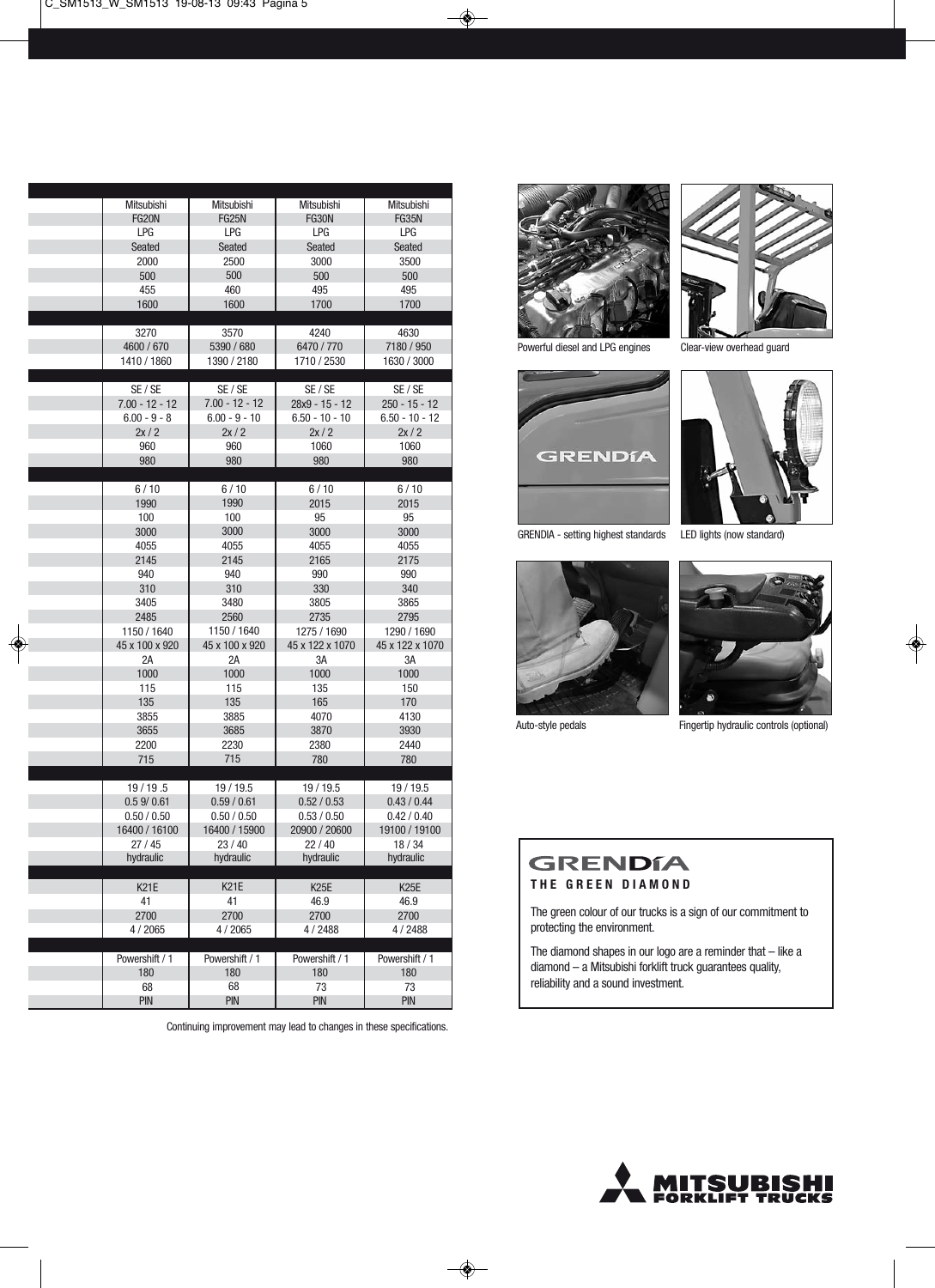## **GRENDÍA** ES

## **FD/FG15-20(C)N Models**

**Mast Performance and Capacity**

|              |      | FD/FG15N-18N FD/FG20CN |                |                                | FD/FG15N  |                                 | FD/FG18N     |                                                      | FD/FG20CN                |  |              |                | FD/FG20N-FD/FG25N |      |                                 | <b>FD/FG20N</b> |                                 | FD/FG25N       |
|--------------|------|------------------------|----------------|--------------------------------|-----------|---------------------------------|--------------|------------------------------------------------------|--------------------------|--|--------------|----------------|-------------------|------|---------------------------------|-----------------|---------------------------------|----------------|
| Mast<br>type |      |                        |                |                                | 0@        |                                 | 0@           |                                                      | 0@                       |  | Mast<br>type | h <sub>3</sub> | h1                | h4   | h2/h5                           | 0@              | h2/h5                           |                |
|              | h3   | h1                     | h <sub>4</sub> | h2/h5                          | $=500$ mm | h2/h5                           | $c = 500$ mm | h2/h5                                                | $c = 500$ mm             |  |              |                |                   |      |                                 | $c = 500$ mm    |                                 | $c=5$          |
|              | mm   | mm                     | mm             | mm                             | kg        | mm                              | kg           | mm                                                   | kg                       |  |              | mm             | mm                | mm   | mm                              | kg              | mm                              |                |
|              | 3000 | 1990                   | 4055           | 80                             | 1500      | 80                              | 1750         | 80<br>٠                                              | 2000                     |  |              | 3000           | 1995              | 4055 | 100                             | 2000            | 100<br>$\sim$                   | 25             |
|              | 3300 | 2140                   | 4355           | 80                             | 1500      | 80<br>$\overline{\phantom{a}}$  | 1750         | 80<br>$\overline{\phantom{a}}$                       | 2000                     |  |              | 3300           | 2145              | 4345 | 100                             | 2000            | 100<br>$\sim$                   | 25             |
|              | 3500 | 2240                   | 4555           | 80<br>$\overline{\phantom{a}}$ | 1500      | 80<br>$\overline{\phantom{a}}$  | 1750         | 80<br>٠                                              | 2000                     |  |              | 3500           | 2245              | 4555 | 100                             | 2000            | 100<br>$\overline{\phantom{a}}$ | 2(             |
|              | 3700 | 2340                   | 4755           | 80                             | 1500      | 80                              | 1750         | 80                                                   | 2000                     |  |              | 3700           | 2345              | 4755 | 100                             | 2000            | 100<br>$\overline{\phantom{a}}$ | 25             |
|              | 4000 | 2540                   | 5055           | 80                             | 1500      | 80<br>$\overline{\phantom{a}}$  | 1750         | 80<br>$\sim$                                         | 1950                     |  |              | 4000           | 2545              | 5055 | 100                             | 2000            | 100<br>$\overline{\phantom{a}}$ | 25             |
| Simplex      | 4500 | 2790                   | 5555           | 80                             | 1425      | 80<br>$\overline{\phantom{a}}$  | 1700         | 80<br>$\overline{\phantom{a}}$                       | 1400                     |  | Simplex      | 4500           | 2795              | 5555 | 100                             | 2000            | 100<br>$\sim$                   | 25             |
|              | 5000 | 3050                   | 6055           | 80                             | 1375      | 80<br>$\overline{\phantom{a}}$  | 1600*        | $\overline{\phantom{a}}$<br>$\overline{\phantom{0}}$ |                          |  |              | 5000           | 3065              | 6055 | 100                             | 1950            | 100<br>$\overline{\phantom{a}}$ | 2 <sub>4</sub> |
|              | 5500 | 3300                   | 6555           | 80                             | 1250*     | 80<br>$\overline{\phantom{a}}$  | 1525*        | $\overline{\phantom{a}}$<br>$\overline{\phantom{a}}$ | $\overline{\phantom{a}}$ |  |              | 5500           | 3315              | 6555 | 100                             | 1850*           | 100<br>$\sim$                   |                |
|              | 6000 | 3550                   | 7055           | 80<br>$\overline{\phantom{a}}$ | 1200*     | 80<br>$\overline{\phantom{a}}$  | 1325*        | ٠<br>$\overline{\phantom{a}}$                        | $\overline{\phantom{a}}$ |  |              | 6000           | 3565              | 7055 | 100<br>$\overline{\phantom{a}}$ | 1800*           | 100<br>$\overline{\phantom{a}}$ | $2 -$          |
|              | 3000 | 1995                   | 4055           | 940                            | 1500      | 940                             | 1750         | 940                                                  | 2000                     |  |              | 3000           | 1995              | 4055 | 935<br>÷.                       | 2000            | 940                             | 25             |
| Duplex       | 3290 | 2140                   | 4350           | 1085                           | 1500      | 1085<br>$\sim$                  | 1750         | 1085                                                 | 2000                     |  | Duplex       | 3300           | 2145              | 4350 | 1085                            | 2000            | 1090                            | 25             |
|              | 3510 | 2260                   | 4570           | $-1205$                        | 1500      | 1205                            | 1750         | 1205                                                 | 2000                     |  |              | 3530           | 2265              | 4585 | 1205<br>÷.                      | 2000            | 1210                            | 25             |
|              | 4030 | 2585                   | 5085           | $-1530$                        | 1500      | 1530<br>$\sim$                  | 1750         | 1530<br>٠                                            | 2000                     |  |              | 4020           | 2590              | 5075 | 1530                            | 2000            | 1535                            | 25             |
|              | 3700 | 1790                   | 4755           | $-735$                         | 1500      | 735<br>$\overline{\phantom{a}}$ | 1750         | 735<br>$\overline{\phantom{a}}$                      | 2000                     |  |              | 3700           | 1795              | 4755 | 735<br>$\overline{\phantom{a}}$ | 2000            | $735 -$                         | 25             |
|              | 4000 | 1890                   | 5055           | 835                            | 1475      | 835                             | 1750         | 835                                                  | 2000                     |  |              | 4000           | 1895              | 5055 | 835                             | 2000            | $835 -$                         | 25             |
|              | 4300 | 1990                   | 5355           | 935                            | 1425      | 935                             | 1700         | 935                                                  | 1950                     |  |              | 4300           | 1995              | 5355 | 935                             | 2000            | $935 -$                         | 25             |
|              | 4700 | 2140                   | 5755           | 1085                           | 1375      | 1085                            | 1625*        | 1085                                                 | 1900                     |  |              | 4700           | 2145              | 5755 | 1085                            | 1950            | $1085 -$                        | 2 <sub>4</sub> |
| Triplex      | 5000 | 2240                   | 6055           | 1185                           | 1325      | 1185                            | 1575*        | 1185                                                 | 1325                     |  | Triplex      | 5000           | 2245              | 6055 | 1185                            | 1900            | $1185 -$                        | $2^{\circ}$    |
|              | 5500 | 2430                   | 6555           | $-1375$                        | 1250*     | 1375<br>$\sim$                  | 1500*        |                                                      |                          |  |              | 5500           | 2415              | 6555 | 1355                            | 1800            | $1355 -$                        | 2 <sub>1</sub> |
|              | 6000 | 2610                   | 7055           | $-1555$                        | $1175*$   | 1555                            | 1325*        | $\overline{\phantom{a}}$                             | ٠                        |  |              | 6000           | 2585              | 7055 | 1525<br>÷.                      | 1750*           | $1525 -$                        | $2^{\circ}$    |
|              | 6500 | 2850                   | 7555           | $-1759$                        | 950       | 1795<br>$\blacksquare$          | $950*$       |                                                      |                          |  |              | 6500           | 2795              | 7555 | 1735                            | 1650*           | $1735 -$                        | 17             |
|              | 7000 | 3050                   | 8055           | $-1995$                        | 650*      | 1995                            | 650*         |                                                      |                          |  |              | 7000           | 3065              | 8055 | 2005                            | 1250*           | $2005 -$                        | 12             |

**GRENDÍA** ES

## **FD/FG20-25N Models**

**Mast Performance and Capacity**

|              |                | FD/FG20N-FD/FG25N |                |                                      | FD/FG20N     |                                  | <b>FD/FG25N</b> |
|--------------|----------------|-------------------|----------------|--------------------------------------|--------------|----------------------------------|-----------------|
| Mast<br>type | h <sub>3</sub> | h1                | h <sub>4</sub> | h2/h5                                | 0@           | h2/h5                            | 0@              |
|              |                |                   |                |                                      | $c = 500$ mm |                                  | $c = 500$ mm    |
|              | mm             | mm                | mm             | mm                                   | kg           | mm                               | kg              |
|              | 3000           | 1995              | 4055           | 100<br>$\overline{a}$                | 2000         | 100                              | 2500            |
|              | 3300           | 2145              | 4345           | 100<br>÷,                            | 2000         | 100<br>٠                         | 2500            |
|              | 3500           | 2245              | 4555           | 100<br>$\overline{\phantom{a}}$      | 2000         | 100<br>$\overline{\phantom{a}}$  | 2000            |
|              | 3700           | 2345              | 4755           | 100                                  | 2000         | 100                              | 2500            |
| Simplex      | 4000           | 2545              | 5055           | 100                                  | 2000         | 100                              | 2500            |
|              | 4500           | 2795              | 5555           | 100<br>÷,                            | 2000         | 100<br>÷,                        | 2500            |
|              | 5000           | 3065              | 6055           | 100<br>$\overline{\phantom{a}}$      | 1950         | 100<br>$\qquad \qquad -$         | 2400            |
|              | 5500           | 3315              | 6555           | 100<br>÷,                            | 1850*        | 100                              | 2250*           |
|              | 6000           | 3565              | 7055           | 100                                  | 1800*        | 100                              | 2150*           |
|              | 3000           | 1995              | 4055           | 935<br>$\overline{a}$                | 2000         | 940                              | 2500            |
| Duplex       | 3300           | 2145              | 4350           | 1085<br>$\overline{\phantom{0}}$     | 2000         | 1090<br>$\overline{\phantom{0}}$ | 2500            |
|              | 3530           | 2265              | 4585           | 1205<br>÷,                           | 2000         | 1210<br>٠                        | 2500            |
|              | 4020           | 2590              | 5075           | 1530<br>$\overline{a}$               | 2000         | 1535<br>-                        | 2500            |
|              | 3700           | 1795              | 4755           | 735<br>÷,                            | 2000         | $735 -$                          | 2500            |
|              | 4000           | 1895              | 5055           | 835<br>$\overline{a}$                | 2000         | $835 -$                          | 2500            |
|              | 4300           | 1995              | 5355           | 935<br>÷,                            | 2000         | $935 -$                          | 2500            |
|              | 4700           | 2145              | 5755           | 1085<br>$\overline{a}$               | 1950         | $1085 -$                         | 2400            |
| Triplex      | 5000           | 2245              | 6055           | 1185<br>÷,                           | 1900         | $1185 -$                         | 2350            |
|              | 5500           | 2415              | 6555           | 1355<br>$\overline{\phantom{0}}$     | 1800         | $1355 -$                         | 2200*           |
|              | 6000           | 2585              | 7055           | 1525<br>٠                            | 1750*        | $1525 -$                         | 2100*           |
|              | 6500           | 2795              | 7555           | 1735<br>$\qquad \qquad \blacksquare$ | 1650*        | $1735 -$                         | 1750*           |
|              | 7000           | 3065              | 8055           | 2005<br>$\overline{a}$               | 1250*        | $2005 -$                         | 1250*           |

Note: all models with SE tires

Note: \* with dual-drive front wheels

See Mast Charts for applicable tilt angle limitations





| h1 |  |  | Height with mast lowered |
|----|--|--|--------------------------|
|----|--|--|--------------------------|

- h2 Standard free lift
- h3 Lift height<br>h4 Height with
- 
- h4 Height with mast raised<br>h5 Full free lift h5 Full free lift<br>Q Lifting capa
- Lifting capacity, rated load
- c Load centre (distance)
- Ast  $=$  Working aisle width
- $Wa =$  Turning radius<br> $a =$  Safety clearance
- a = Safety clearance =  $2 \times 100$  mm<br>  $l6$  = Pallet length
- $=$  Pallet length
- $b12 =$  Pallet width

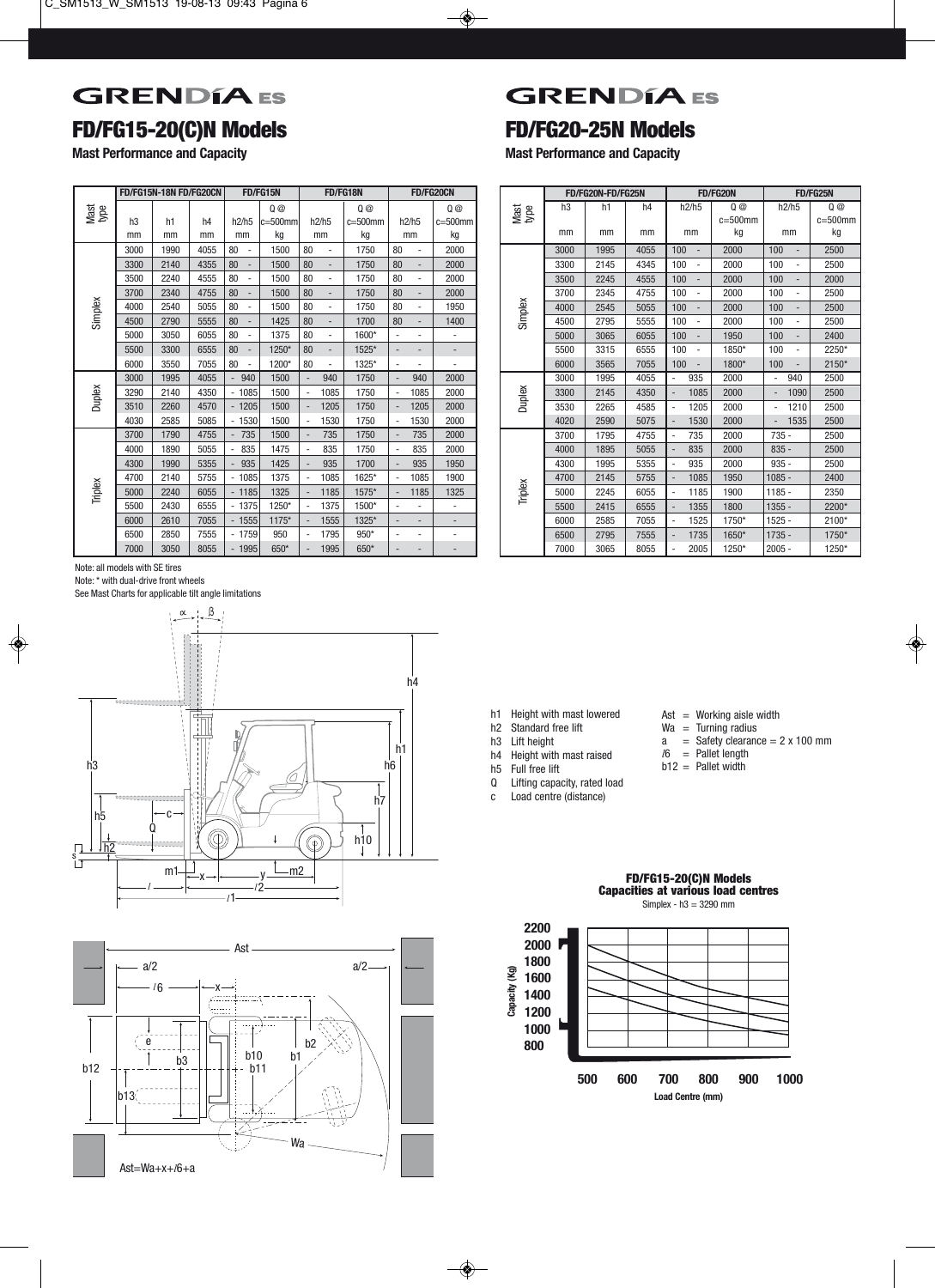## **GRENDÍA** ES

#### **FD/FG30-35N Models**

**Mast Performance and Capacity**

|                |      |      | FD/FG30N       |                                    |              | FD/FG35N |                |      |                                  |              |  |  |
|----------------|------|------|----------------|------------------------------------|--------------|----------|----------------|------|----------------------------------|--------------|--|--|
|                | h3   | h1   | h <sub>4</sub> | h2/h5                              | 0@           | h3       | h <sub>1</sub> | h4   | h2/h5                            | 0@           |  |  |
| Mast type      |      |      |                |                                    | $c = 500$ mm |          |                |      |                                  | $c = 500$ mm |  |  |
|                | mm   | mm   | mm             | mm                                 | kg           | mm       | mm             | mm   | mm                               | kg           |  |  |
|                | 3000 | 2015 | 4055           | 95<br>$\qquad \qquad \blacksquare$ | 3000         | 3000     | 2130           | 4055 | 95                               | 3500         |  |  |
|                | 3300 | 2165 | 4355           | 95<br>$\overline{a}$               | 3000         | 3300     | 2280           | 4355 | 95                               | 3500         |  |  |
|                | 3500 | 2265 | 4555           | 95                                 | 3000         | 3500     | 2380           | 4555 | 95<br>-                          | 3500         |  |  |
|                | 3700 | 2365 | 4755           | 95                                 | 3000         | 3700     | 2480           | 4755 | 95                               | 3500         |  |  |
|                | 4000 | 2565 | 5055           | 95                                 | 3000         | 4000     | 2680           | 5055 | 95                               | 3500         |  |  |
| Simplex        | 4500 | 2815 | 5555           | 95<br>÷,                           | 3000         | 4500     | 2930           | 5555 | 95<br>$\overline{a}$             | 3500         |  |  |
|                | 5000 | 3115 | 6055           | 95<br>$\qquad \qquad \blacksquare$ | 2900         | 5000     | 3230           | 6055 | 95<br>$\overline{\phantom{a}}$   | 3500         |  |  |
|                | 5500 | 3365 | 6555           | 95<br>$\overline{a}$               | 2800         | 5500     | 3480           | 6555 | 95                               | 3350         |  |  |
|                | 6000 | 3615 | 7055           | 95                                 | 2700         | 6000     | 3730           | 7055 | 95<br>$\overline{a}$             | 3250         |  |  |
|                | 3000 | 2045 | 4055           | 940<br>$\overline{a}$              | 3000         | 3010     | 2180           | 4065 | 1125                             | 3500         |  |  |
|                | 3250 | 2165 | 4305           | $-1090$                            | 3000         | 3300     | 2300           | 4355 | 1245                             | 3500         |  |  |
| <b>Duplex</b>  | 3490 | 2285 | 4545           | $-1210$                            | 3000         | 3500     | 2445           | 4555 | 1390<br>$\overline{\phantom{0}}$ | 3500         |  |  |
|                | 4010 | 2610 | 5065           | $-1535$                            | 3000         | 4000     | 2765           | 5055 | 1710                             | 3500         |  |  |
|                | 3700 | 1815 | 4755           | 760<br>$\overline{\phantom{a}}$    | 3000         | 3700     | 1930           | 4755 | 875<br>$\overline{\phantom{a}}$  | 3500         |  |  |
|                | 4000 | 1915 | 5055           | 860                                | 3000         | 4000     | 2030           | 5055 | 975<br>$\overline{\phantom{a}}$  | 3500         |  |  |
|                | 4300 | 2015 | 5355           | 960                                | 3000         | 4300     | 2130           | 5355 | 1075<br>$\overline{\phantom{0}}$ | 3500         |  |  |
|                | 4700 | 2165 | 5755           | $-1110$                            | 3000         | 4700     | 2280           | 5755 | 1225<br>$\overline{\phantom{0}}$ | 3500         |  |  |
| <b>Triplex</b> | 5000 | 2265 | 6055           | $-1210$                            | 2900         | 5000     | 2380           | 6055 | 1325                             | 3450         |  |  |
|                | 5500 | 2435 | 6555           | $-1380$                            | 2800         | 5500     | 2550           | 6555 | 1495                             | 3300         |  |  |
|                | 6000 | 2605 | 7055           | $-1550$                            | 2700         | 6000     | 2720           | 7055 | 1665<br>÷,                       | 3200         |  |  |
|                | 6500 | 2815 | 7555           | $-1760$                            | 2350         | 6500     | 2930           | 7555 | 1875<br>$\overline{\phantom{m}}$ | 2350         |  |  |
|                | 7000 | 3115 | 8055           | $-2060$                            | 1600         | 7000     | 3230           | 8055 | $-2175$                          | 1600         |  |  |



Easy service access



Advanced LPG technology

All dimensions include load backrest. In case load backrest is not used h5 will increase by 390mm (20N, 25N), 350mm (30N), 240mm (35N), while h4 will decrease by 390mm (20N, 25N), 350mm (30N), 240mm (35N).

The capacities apply to pneumatic shaped solid tyres (SE).





h1 Height with mast lowered<br>h2 Standard free lift

- Standard free lift
- h3 Lift height<br>h4 Height with
- Height with mast raised
- h5 Full free lift<br>Q Lifting capa
- Lifting capacity, rated load
- c Load centre (distance)

**4000 3500**

**Capacity (Kg)**

Capacity (Kg)

- $\text{Ast} = \text{Working}$  aisle width
- $Wa =$  Turning radius
- $a =$  Safety clearance = 2 x 100 mm *l*6 = Pallet length
- $b12 =$  Pallet width